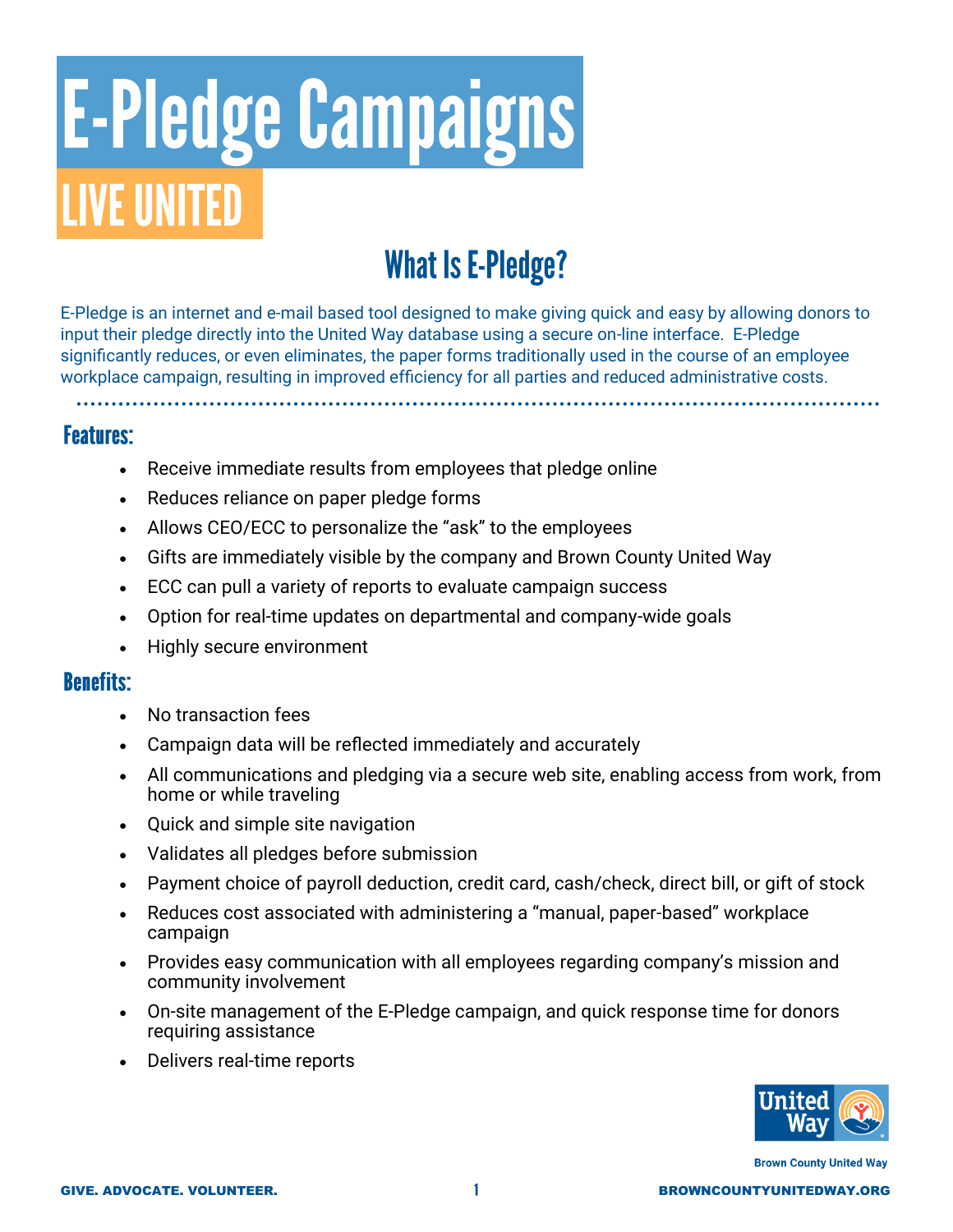# **E-Pledge Campaigns VE UNITED**

# **What the United Way Needs From You**

# Preparation (for multiple locations prep time will be longer):

- Primary Campaign Contact (name, phone number and e-mail address)
- Technical (IT) Contact (name, phone number and e-mail address)
- Payroll Department Contact (name, phone number and e-mail address)
- The kick-off date and end date for the campaign.
- Confirm sign-on method (via email, unique identifier or self registration)

### **Site Setup:**

- A data file containing employee information
	- Employee name (First and Last)
	- Employee Email
	- Employee ID or Unique Identifier
	- $\lozenge$  Information to track/sort transactions—optional (department, location)
	- **↑** Number of Pay Periods
	- $\Diamond$  If multiple site are being set up, work location for each employee
- Site customization requests
- Text for kick-off and reminder e-Mail messages
- Text for welcome letter to appear on the e-Pledge home page
- List of test users

## **Testing & Training:**

- Check data for accuracy
- Test all screens, functions, and reports to verify they are working as expected

## **During the Campaign:**

- Forward any checks to your Campaign Coordinator or Brown County United Way
- Provide specific dates when you would like reminder e-Mails to be sent

## **After the Campaign:**

Provide the required date and format for the payroll file



**Brown County United Way**